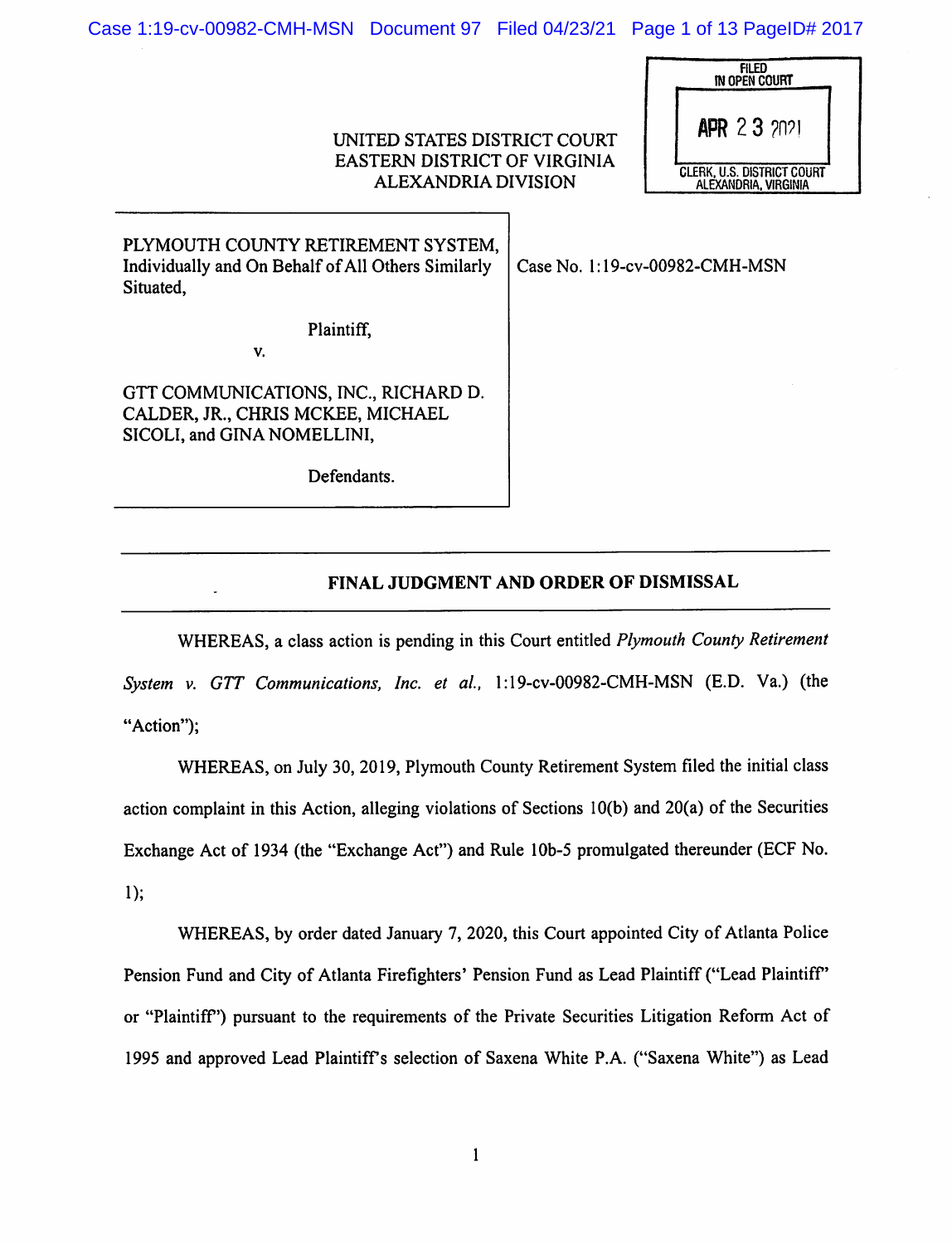Counsel and Cohen Milstein Sellers & Toll PLLC ("Cohen Milstein") as Liaison Counsel (ECF No. 35);

WHEREAS, on February 28, 2020, Lead Plaintiff filed its Amended Class Action Complaint for Violations of the Federal Securities Laws and Jury Trial Demand (the "Amended Complaint," ECF No. 42);

WHEREAS, by order dated September 10, 2020, this Court certified this Action to proceed as a class action, and appointed Lead Plaintiff as Class Representative, Saxena White as Class Counsel, and Cohen Milstein as Liaison Class Counsel (ECF No. 71);

WHEREAS, on October 12, 2020, Lead Plaintiff moved to file the Second Amended Class Action Complaint for Violations of the Federal Securities Laws and Jury Trial Demand (the "Second Amended Complaint" or "SAC," ECF No. 72-2), asserting federal securities claims on behalf of all persons or entities who purchased or otherwise acquired publicly traded common stock of GTT Communications, Inc. ("GTT" or the "Company") from February 26, 2018 to August 7, 2019, inclusive, and who were damaged thereby (the "Settlement Class"),<sup>1</sup> and, by order dated October 16, 2020, this Court granted such motion, rendering the SAC effective as of that date (ECF No. 78);

WHEREAS, (a) Lead Plaintiff, on behalf of itself and the Settlement Class (defined below), and (b) defendants GTT, Richard D. Calder, Jr., Chris McKee, Michael Sicoli, and Gina Nomellini (collectively the "Defendants" and, together with Lead Plaintiff, the "Parties") have entered into a Stipulation and Agreement of Settlement dated December 14, 2020 (the "Stipulation"), that provides for a complete dismissal with prejudice of the claims asserted in the

<sup>&#</sup>x27; Excluded from the Settlement Class are Defendants, the Officers and directors of GTT at all relevant times, and all such excluded persons' Immediate Family members, legal representatives, heirs, agents, affiliates, predecessors, successors and assigns, and any entity in which any excluded person has or had a controlling interest.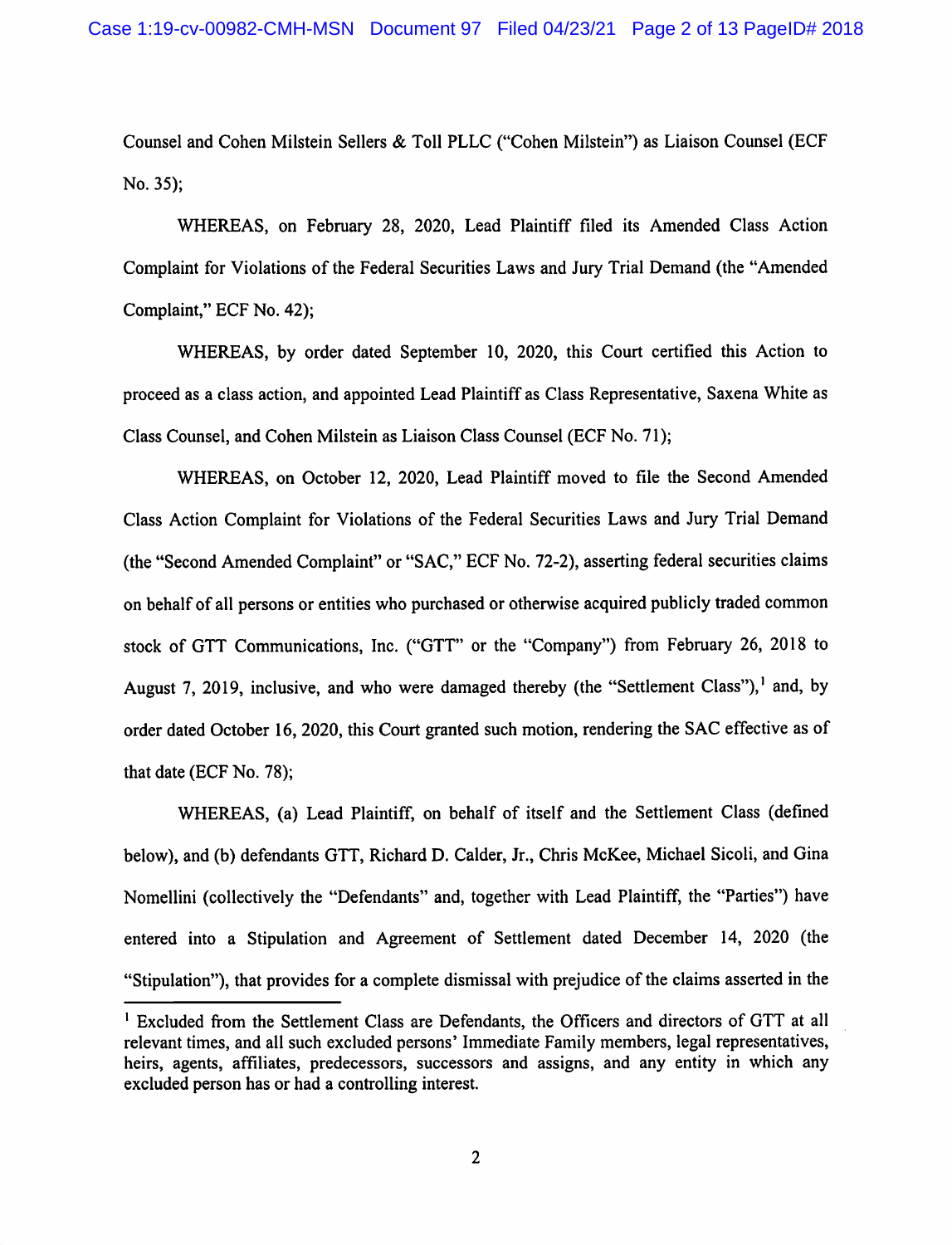Second Amended Complaint against the Defendant Releasees (as defined in the Stipulation) on the terms and conditions set forth in the Stipulation, subject to the approval of this Court (the "Settlement");

WHEREAS, unless otherwise defined in this Judgment, the capitalized terms herein shall have the same meaning as they have in the Stipulation;

WHEREAS, by order dated January 28, 2021 (the "Preliminary Approval Order"), this Court: (a) preliminarily approved the Settlement and certified the Settlement Class for purposes of this Settlement only; (b) ordered that notice of the proposed Settlement be provided to potential Settlement Class Members; (c) provided Settlement Class Members with the opportunity either to exclude themselves from the Settlement Class or to object to the proposed Settlement; and (d) scheduled a hearing regarding final approval of the Settlement;

WHEREAS, due and adequate notice has been given to the Settlement Class;

WHEREAS, the Court conducted a hearing on April 23, 2021 (the "Settlement Hearing") to consider, among other things, (a) whether the terms and conditions of the Settlement are fair, reasonable, and adequate to the Settlement Class, and should therefore be approved; and (b) whether a judgment should be entered dismissing the Action with prejudice as against the Defendant Releasees; and

WHEREAS, the Court having reviewed and considered the Stipulation, all papers filed and proceedings held herein in connection with the Settlement, all oral and written comments received regarding the Settlement, and the record in the Action, and good cause appearing therefore;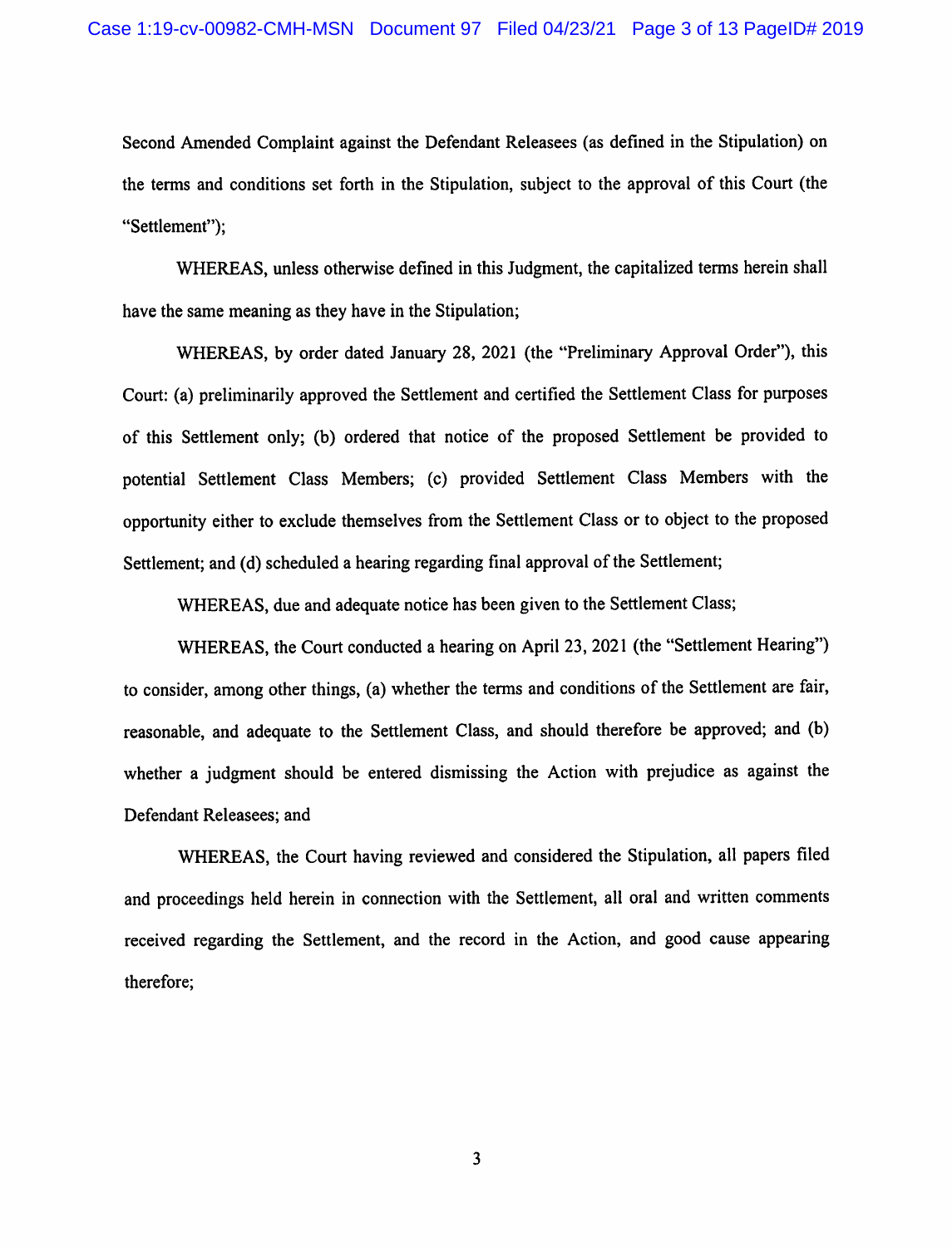## IT IS HEREBY ORDERED, ADJUDGED AND DECREED:

1. **Jurisdiction:** The Court has jurisdiction over the subject matter of the Action and all matters relating to the Settlement, as well as personal jurisdiction over all of the Parties and each of the Settlement Class Members.

2. **Incorporation of Settlement Documents:** This Judgment incorporates and makes a part hereof: (a) the Stipulation; and (b) the Notice and the Summary Notice, both of which were previously filed with the Court.

3. Class Certification for Settlement Purposes: The Court hereby affirms its determinations in the Preliminary Approval Order certifying, for the purposes of the Settlement only, the Action as a class action pursuant to Rules 23(a) and (b)(3) of the Federal Rules of Civil Procedure on behalf of the Settlement Class consisting of all persons or entities who purchased or otherwise acquired publicly traded common stock of GTT from February 26, 2018 to August 7, 2019, inclusive, and who were damaged thereby. Excluded from the Settlement Class are Defendants, the Officers and directors of GTT at all relevant times, and all such excluded persons' Immediate Family members, legal representatives, heirs, agents, affiliates, predecessors, successors and assigns, and any entity in which any excluded person has or had a controlling interest.

4. Adequacy of Representation: Pursuant to Rule 23 of the Federal Rules of Civil Procedure, and for the purposes of the Settlement only, the Court hereby affirms its determinations in the Preliminary Approval Order certifying Lead Plaintiff as Class Representative for the Settlement Class, appointing Lead Counsel as Class Counsel, and appointing Liaison Counsel as Liaison Class Counsel for the Settlement Class. Lead Plaintiff and Lead Counsel have fairly and adequately represented the Settlement Class both in terms of

 $\overline{4}$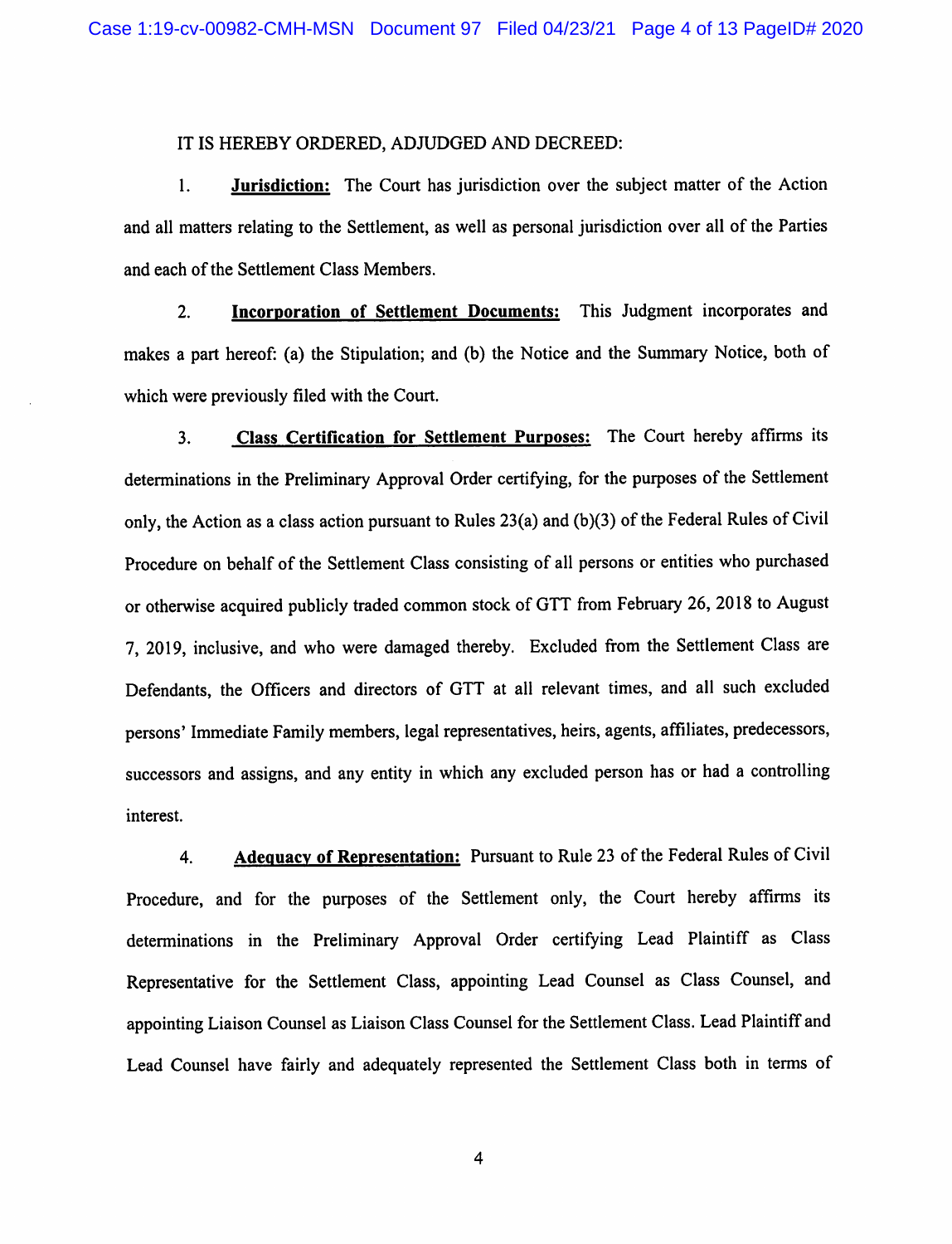litigating the Action and for purposes of entering into and implementing the Settlement and have satisfied the requirements of Federal Rules of Civil Procedure 23(a)(4) and 23(g), respectively.

5. Settlement Notice: The Court finds that the dissemination of the Notice and the publication of the Summary Notice: (a) were implemented in accordance with the Preliminary Approval Order; (b) constituted the best notice practicable under the circumstances; (c) constituted notice that was reasonably calculated, under the circumstances, to apprise Settlement Class Members of (i) the pendency of the Action; (ii) the effect of the proposed Settlement (including the Releases to be provided thereunder); (iii) Lead Plaintiff s motion for an award of attorneys' fees and reimbursement of Litigation Expenses; (iv) their right to object to any aspect of the Settlement, the Plan of Allocation and/or Lead Plaintiff's motion for attorneys' fees and reimbursement of Litigation Expenses; (v) their right to exclude themselves from the Settlement Class; and (vi) their right to appear at the Settlement Hearing; (d) constituted due, adequate, and sufficient notice to all persons and entities entitled to receive notice of the proposed Settlement; and (e) satisfied the requirements of Rule 23 of the Federal Rules of Civil Procedure, the United States Constitution (including the Due Process Clause), the Private Securities Litigation Reform Act of 1995, 15 U.S.C. § 78u-4, as amended, and all other applicable laws and rules.

6. Final Settlement Approval and Dismissal of Claims: Pursuant to, and in accordance with. Rule 23 of the Federal Rules of Civil Procedure, this Court hereby fully and finally approves the Settlement set forth in the Stipulation in all respects (including, without limitation: the amount of the Settlement; the Releases provided for therein; and the dismissal with prejudice of the claims asserted in the Second Amended Complaint against the Defendant Releasees), and finds that the Settlement is, in all respects, fair, reasonable, and adequate to the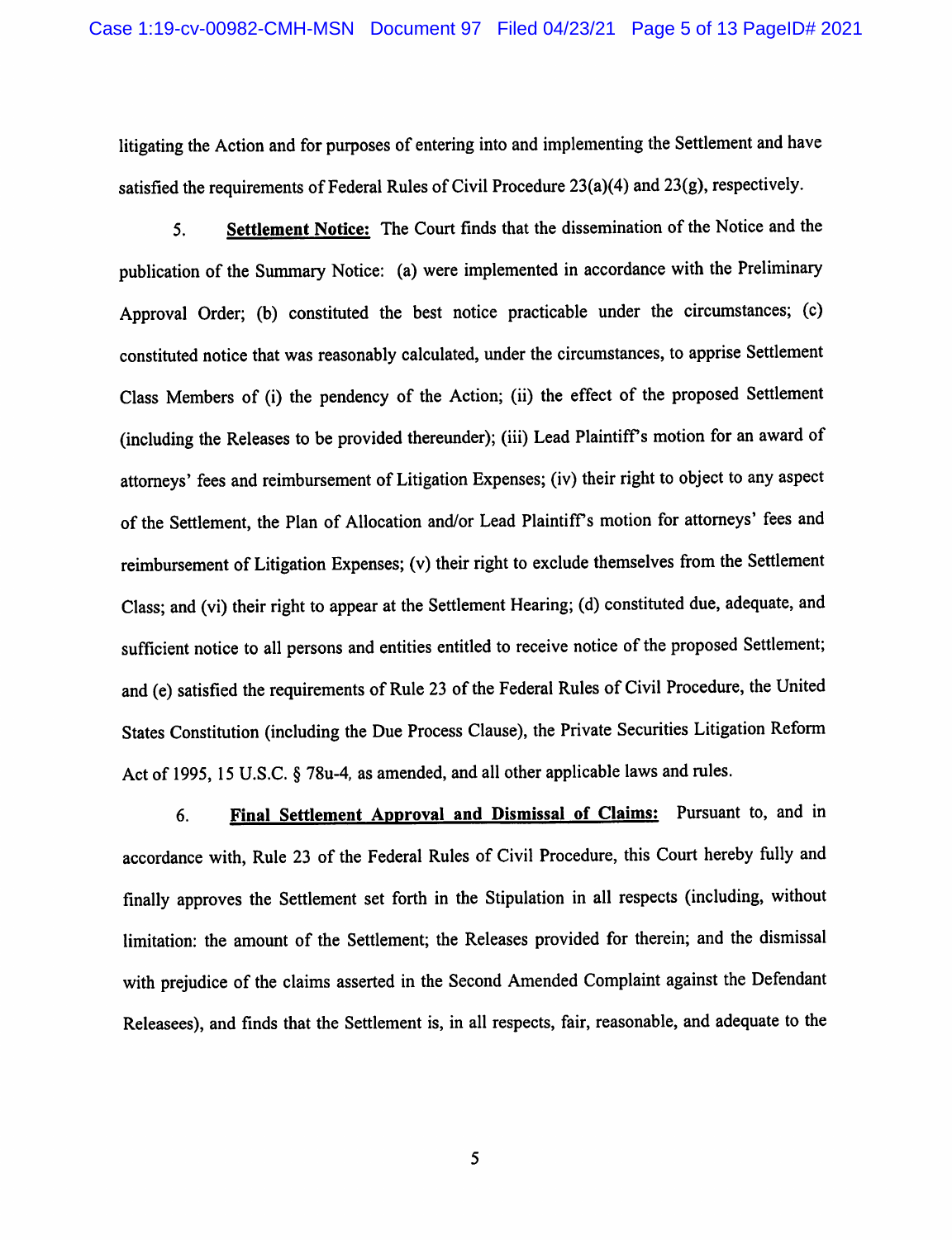Settlement Class. The Parties are directed to implement, perform and consummate the Settlement in accordance with the terms and provisions contained in the Stipulation.

7. The Action and all of the claims asserted in the Second Amended Complaint against the Defendant Releasees by Lead Plaintiff and the other Settlement Class Members are hereby dismissed with prejudice. The Parties shall bear their own costs and expenses, except as otherwise expressly provided for in the Stipulation.

8. Binding Effect: The terms of the Stipulation and of this Judgment shall be forever binding on Defendants, Lead Plaintiff, and all other Settlement Class Members, other than those Settlement Class Members who timely and properly have taken steps to exclude themselves from the Settlement Class, (regardless of whether or not any individual Settlement Class Member submits a Claim Form or seeks or obtains a distribution from the Net Settlement Fund), as well as their respective successors and assigns.

9. Releases: The Releases set forth in Section IV, Paragraph 5 of the Stipulation, together with the definitions contained in Section IV, Paragraph 1 of the Stipulation relating thereto, are expressly incorporated herein in all respects. The Releases are effective as of the Effective Date. Accordingly, this Court orders that:

(a) Without further action by anyone, and subject to paragraph 10 below, upon the Effective Date of the Settlement, Lead Plaintiff and each of the other Settlement Class Members, on behalf of themselves, and their respective Related Persons, heirs, executors, administrators, predecessors, successors, and assigns, in their capacities as such, shall be deemed to have, and by operation of the Stipulation, of law, and of this Judgment shall have, fully, finally, and forever compromised, settled, released, resolved, relinquished, waived, dismissed, and discharged each and every one of the Released Plaintiffs Claims against the Defendants and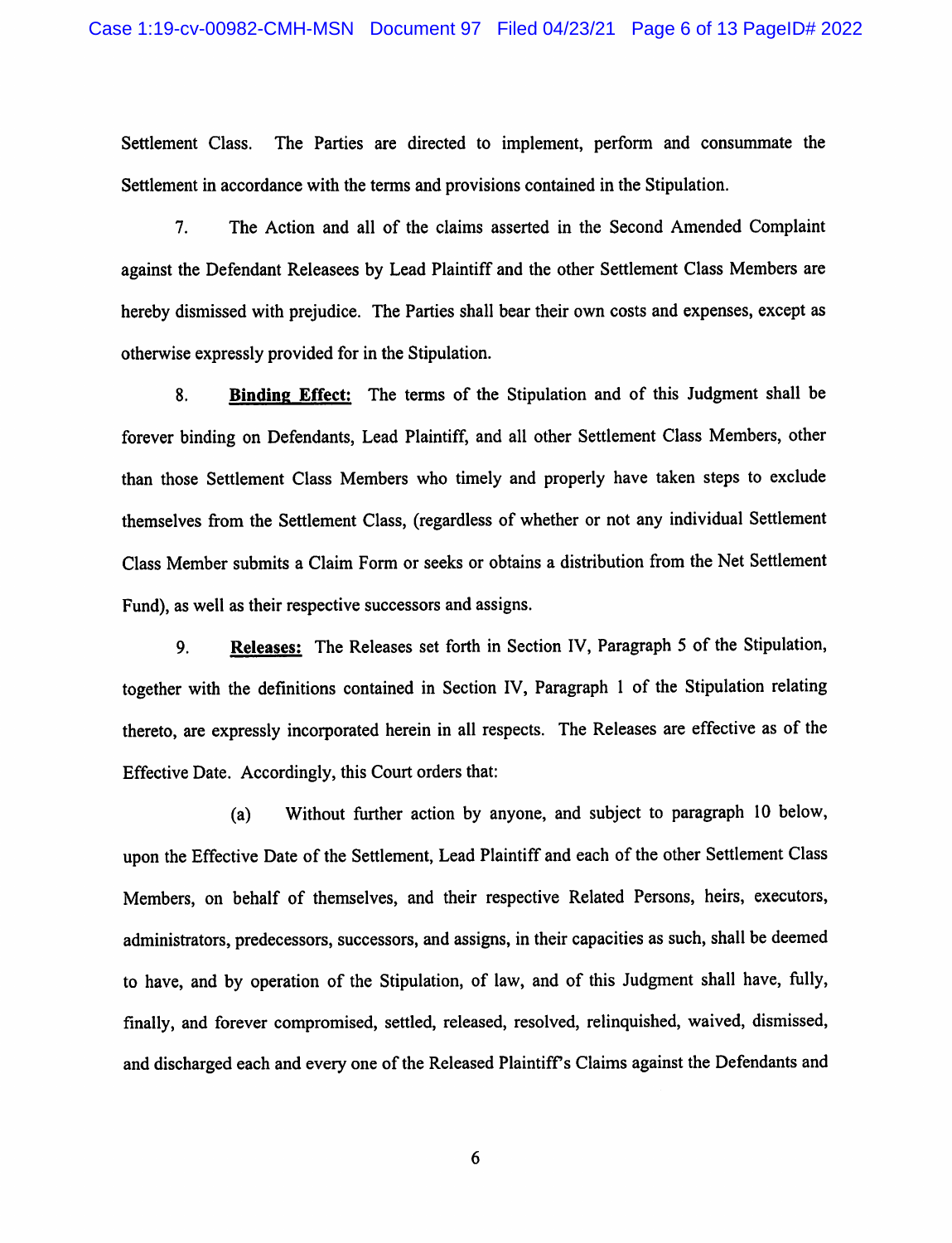the other Defendant Releasees, and shall forever be barred and enjoined from commencing, instituting, prosecuting or maintaining any or all of the Released Plaintiffs Claims against any of the Defendant Releasees, whether or not such Settlement Class Member executes and delivers a Proof of Claim Form, seeks or obtains a distribution from the Settlement Fund, is entitled to receive a distribution under the Plan of Allocation approved by the Court, or has objected to any aspect of the Stipulation or the Settlement, the Plan of Allocation, or Lead Counsel's application for an award of attomeys' fees or Litigation Expenses.

(b) Without further action by anyone, and subject to paragraph 10 below, upon the Effective Date of the Settlement, Defendants, on behalf of themselves, and their respective heirs, executors, insurers, administrators, predecessors, successors, and assigns, in their capacities as such, shall be deemed to have, and by operation of the Stipulation, of law, and of the Judgment shall have, fully, finally, and forever compromised, settled, released, resolved, relinquished, waived, and discharged each and every Released Defendants' Claim against the Plaintiff Releasees, and shall forever be barred and enjoined from prosecuting any or all of the Released Defendants' Claims against any of the Plaintiff Releasees.

(c) Upon the Effective Date, Lead Plaintiff and each of the other Settlement Class Members and anyone claiming through or on behalf of any of them, are forever barred and enjoined from commencing, instituting, maintaining, or continuing to prosecute any action or proceeding in any court of law or equity, arbitration tribunal, administrative forum, or forum of any kind, asserting any Released Plaintiffs Claims against any of the Defendant Releasees.

(d) Upon the Effective Date, to the extent allowed by law, the Stipulation shall operate conclusively as an estoppel and full defense in the event, and to the extent, of any claim, demand, action, or proceeding brought by Lead Plaintiff or a Settlement Class Member

 $\overline{7}$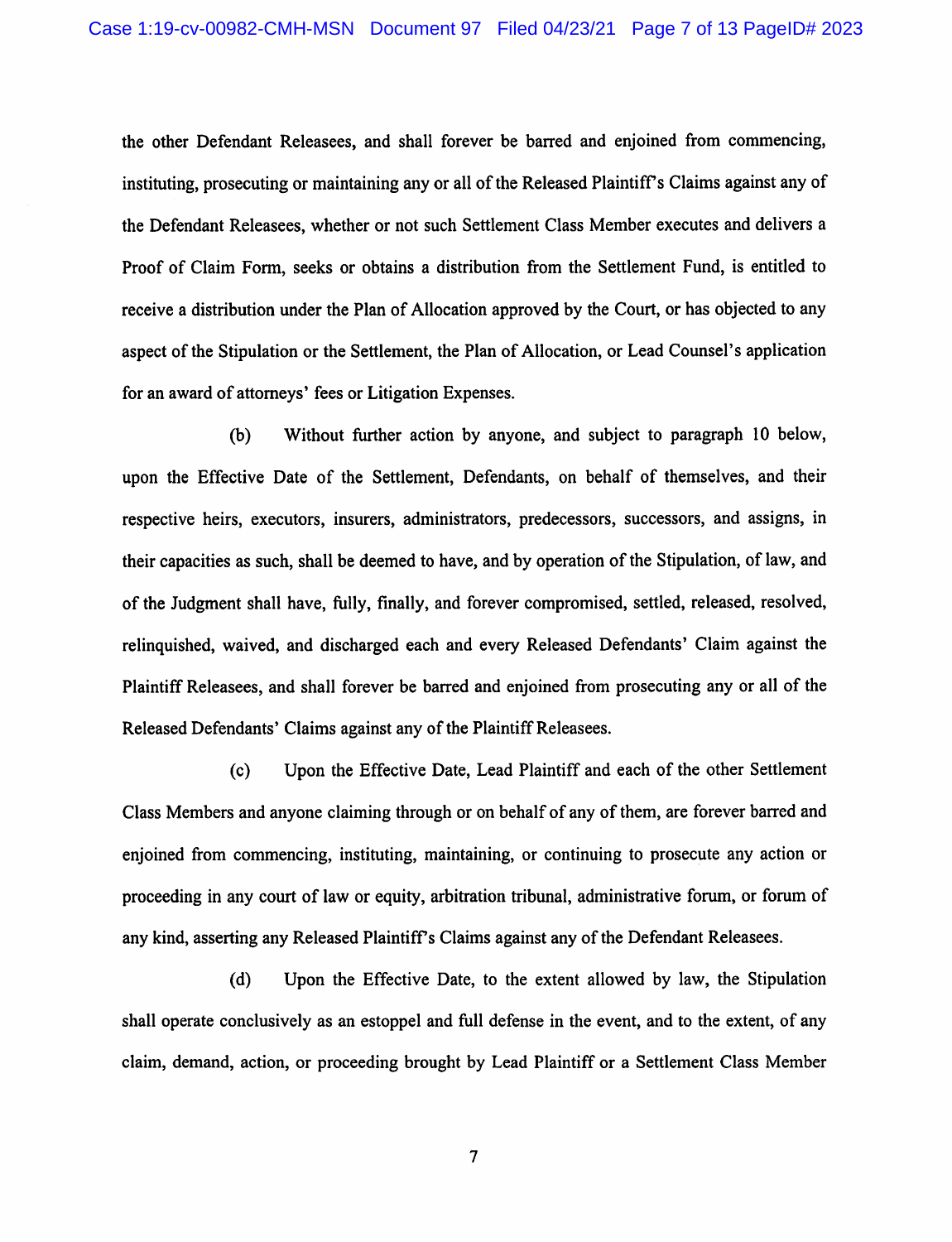against any of the Defendant Releasees with respect to any Released Plaintiff's Claims, or brought by a Defendant against any of the Plaintiff Releasees with respect to any Released Defendants' Claim.

10. Notwithstanding paragraphs 9(a) through 9(d) above, nothing in this Judgment shall bar any action by any of the Parties to enforce or effectuate the terms of the Stipulation or this Judgment.

11. Rule 11 Findings: The Court finds and concludes that the Parties and their respective counsel have complied in all respects with the requirements of Rule 11 of the Federal Rules of Civil Procedure in connection with the institution, prosecution, defense, and settlement of the Action.

12. No Admissions: Neither this Judgment, nor the Stipulation (whether or not consummated), including the exhibits thereto and the Plan of Allocation contained therein (or any other plan of allocation that may be approved by the Court), nor any facts or terms of the Stipulation, negotiations, discussions, proceedings, acts performed or documents executed pursuant to or in furtherance of this Judgment, the Stipulation, or the Settlement:

(a) shall be (i) offered against any of the Defendant Releasees as evidence of, or construed as, or deemed to be evidence of any presumption, concession, or admission by any of the Defendant Releasees with respect to (a) the truth of any allegations by Lead Plaintiff or any Settlement Class Member; (b) the validity of any claim that was or could have been asserted in the Action or in any other litigation; (c) the deficiency of any defense that has been or could have been asserted in this Action or in any other litigation; (d) any liability, negligence, fault, or other wrongdoing of any kind of any of the Defendant Releasees; or (e) any damages suffered by Lead Plaintiff or the Settlement Class; or (ii) in any way referred to for any other reason as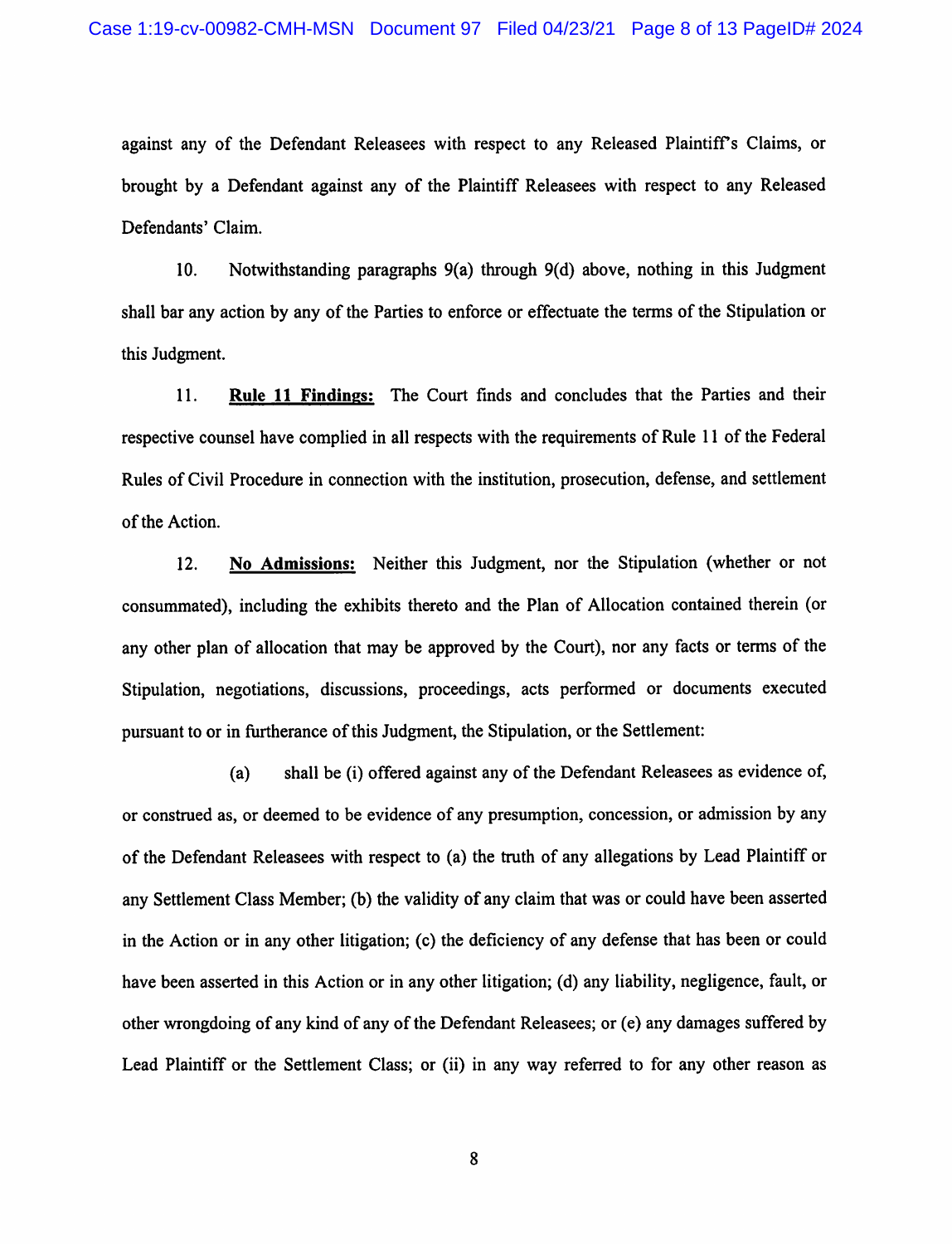against any of the Defendant Releasees, in any civil, criminal or administrative action or proceeding (including any arbitration) other than such proceedings as may be necessary to effectuate the provisions of the Stipulation;

(b) shall be (i) offered against any of the Plaintiff Releasees, as evidence of, or construed as, or deemed to be evidence of any presumption, concession or admission by any of the Plaintiff Releasees (a) that any of their claims are without merit, that any of the Defendant Releasees had meritorious defenses, or that damages recoverable under the Second Amended Complaint would not have exceeded the Settlement Amount; or (b) with respect to any liability, negligence, fault or wrongdoing of any kind; or (ii) in any way referred to for any other reason as against any of the Plaintiff Releasees, in any civil, criminal or administrative action or proceeding (including any arbitration), other than such proceedings as may be necessary to effectuate the provisions of the Stipulation; or

(c) shall be construed against any of the Releasees as an admission, concession, or presumption that the consideration to be given under the Settlement represents the amount which could be or would have been recovered after trial; provided, however, that the Parties and the Releasees and their respective counsel may refer to this Judgment and the Stipulation to effectuate the protections from liability granted hereunder and thereunder or otherwise to enforce the terms of the Settlement.

13. Plan of Allocation: The Court hereby finds and concludes that the formula for the calculation of the claims of Claimants as set forth in the proposed Plan of Allocation of the Net Settlement Fund mailed to Settlement Class Members provides a fair and reasonable basis upon which to allocate the proceeds of the Net Settlement Fund among Settlement Class Members with due consideration having been given to administrative convenience and necessity.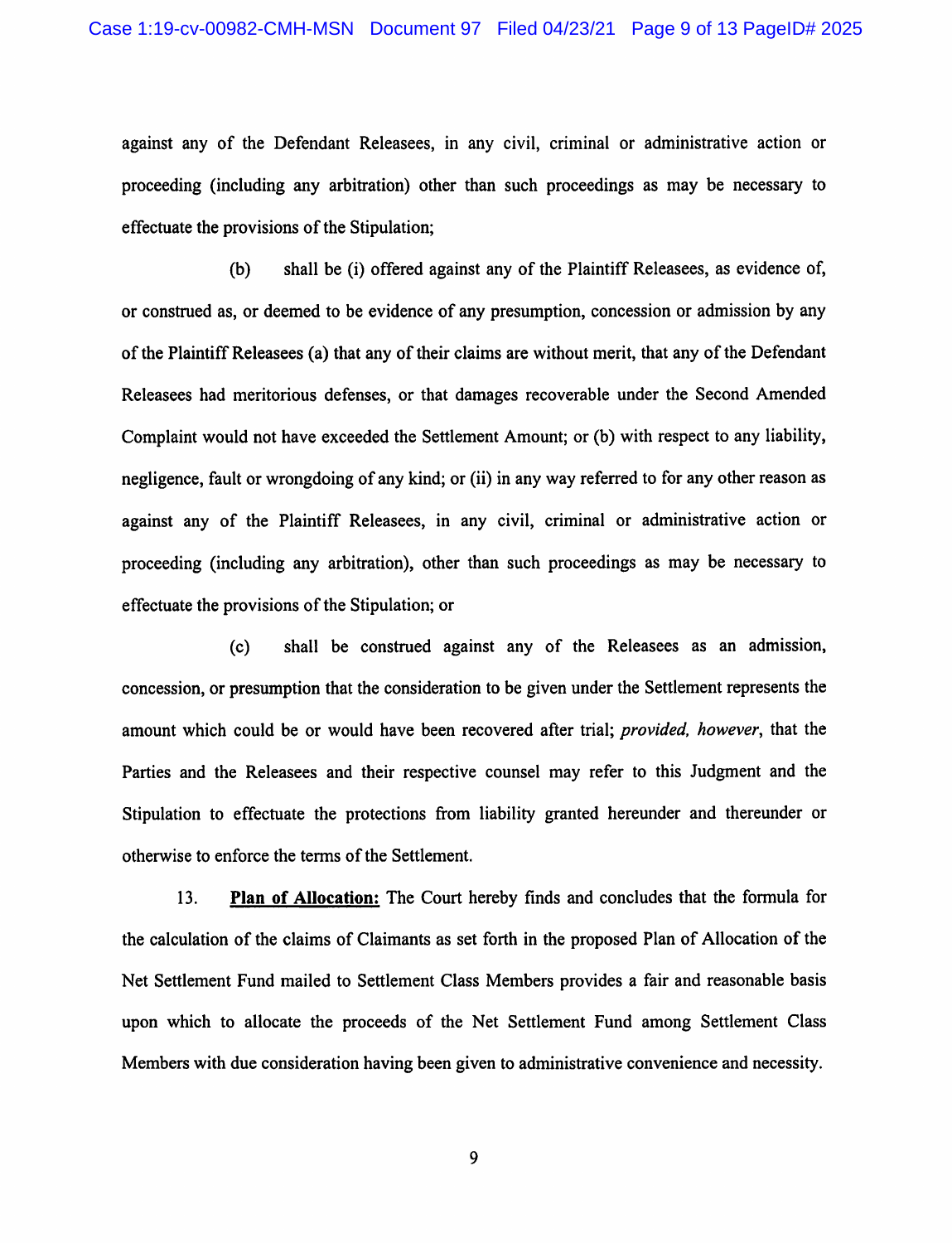14. The Court hereby finds and concludes that the Plan of Allocation is, in all respects, a fair and reasonable method to distribute the Settlement Fund to the Settlement Class. Accordingly, this Court hereby approves the Plan of Allocation proposed by Lead Plaintiff.

15. The Escrow Agent shall continue to serve as such for the Settlement Fund, until such time as all funds in the Settlement Fund are distributed pursuant to the terms of the Stipulation or further order of the Court.

16. Attorneys\* Fees and Expenses; Lead Plaintiffs Counsel are hereby awarded one-third of the Settlement Fund in fees and \$453,866.36 in reimbursement of litigation expenses (which fees and expenses shall be paid from the Settlement Fund), which sums the Court finds to be fair and reasonable. Lead Counsel shall allocate the attorneys' fees awarded amongst Plaintiffs Counsel in a manner which it, in good faith, believes reflects the contributions of such counsel to the institution, prosecution, and settlement of the Action.

17. In making this award of attorneys' fees and litigation expenses to be paid from the Settlement Fund, the Court has considered and found that:

(a) The Settlement has created a Settlement Fund of \$25,000,000 that has been funded into escrow pursuant to the terms of the Stipulation, and that numerous Class Members who submit acceptable Proofs of Claim will benefit from the Settlement that occurred because of the efforts of Lead Counsel;

(b) The fee sought has been reviewed and approved by Lead Plaintiff, a sophisticated institutional investor that oversaw the Action and has a substantial interest in ensuring that any attorneys' fees paid are duly earned and not excessive;

(c) As of April 13, 2021, 22,998 copies of the Notice were distributed to potential Settlement Class Members and nominees stating that Lead Counsel would apply for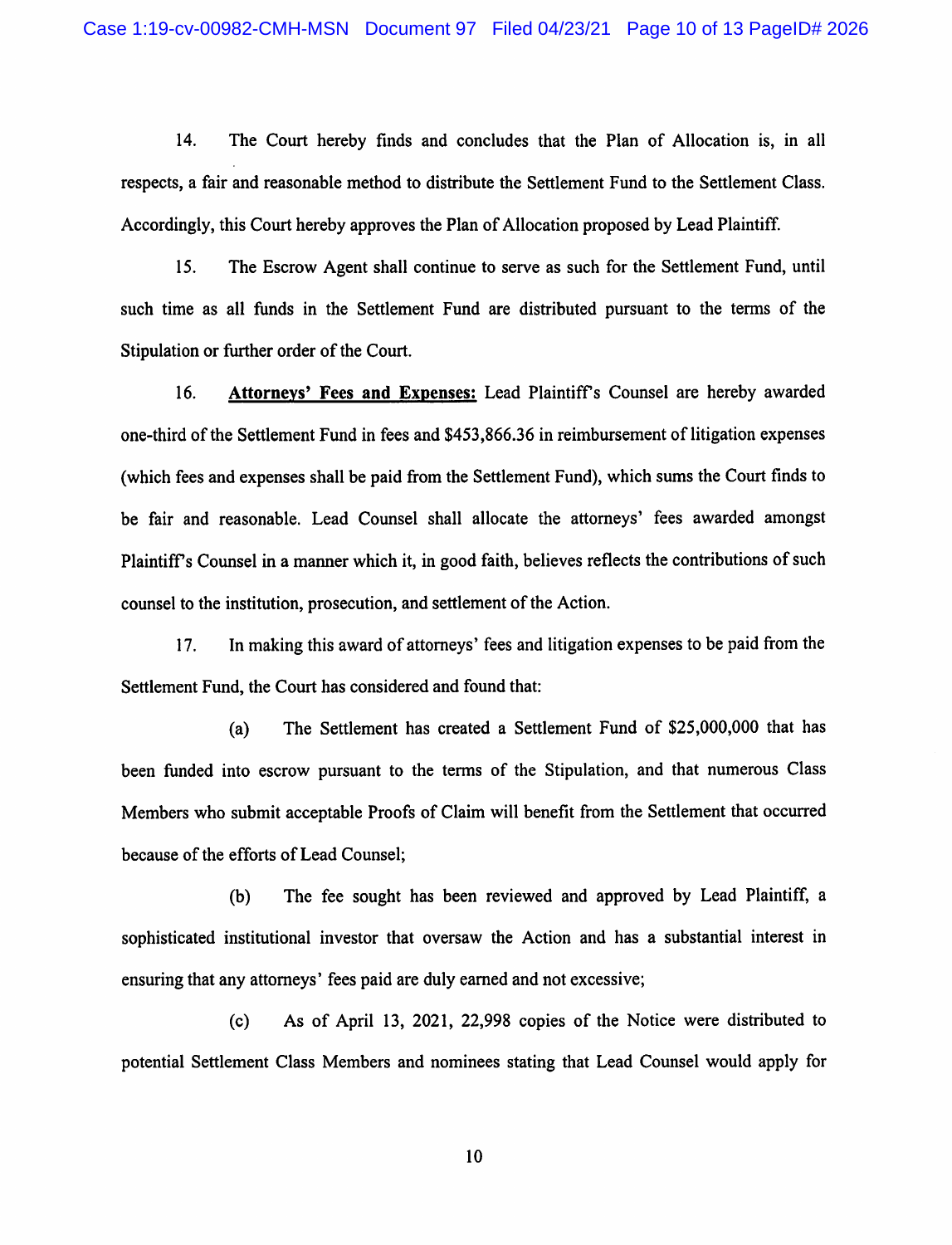attorneys' fees in an amount not to exceed 331/3 percent of the Settlement Fund and for reimbursement of litigation expenses in an amount not to exceed \$600,000, and no objections to the requested attorneys' fees and expenses were received;

(d) The positive reaction from the Settlement Class is meaningful because the vast majority of the Company's shares are owned by institutional investors who have the resources, acumen and financial incentive to object or opt-out of the Settlement if warranted;

(e) Lead Counsel have conducted the litigation and achieved the Settlement with skill, perseverance and diligent advocacy, and with considerable challenges from formidable opposition;

(f) The Action involves complex factual and legal issues;

(g) Had Lead Counsel not achieved the Settlement, there would remain a significant risk that Lead Plaintiff and the other members of the Settlement Class may have recovered less or nothing from the Defendants;

(h) Lead Counsel initiated and pursued the Action on a contingent basis, having received no compensation during the Action, and any fee amount has been contingent on the result achieved;

(i) Public policy concerns favor the award of reasonable attomeys' fees and expenses in securities class action litigation;

(j) Plaintiffs Counsel devoted over 11,000 hours, with a lodestar value of over \$5.39 million, to achieve the Settlement; and

(k) The amounts of attomeys' fees and expenses reimbursed from the Settlement Fund are fair and reasonable and consistent with awards in similar cases in this District, the Fourth Circuit and nationwide.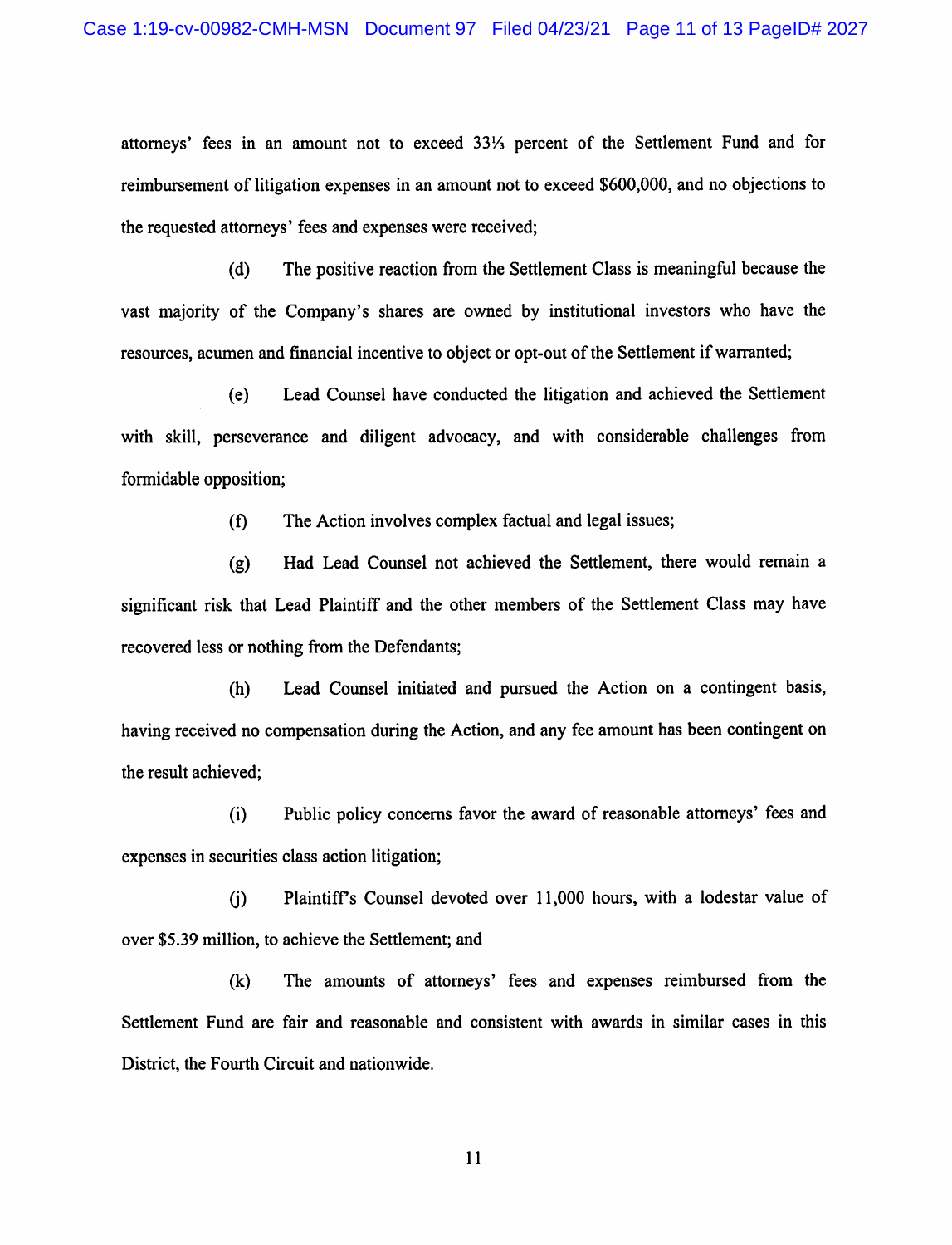18. Reimbursement of Lead Plaintiff's Expenses: In accordance with 15 U.S.C. § 78u-4(a)(4), the Court hereby awards the Lead Plaintiff reimbursement for its reasonable costs and expenses directly incurred in representing the Class during the prosecution of this Action in the amount of \$7,500, which shall be paid from the Settlement Fund.

19. Retention of Jurisdiction: Without affecting the finality of this Judgment in any way, this Court retains continuing and exclusive jurisdiction over: (a) the Parties for purposes of the administration, interpretation, implementation, and enforcement of the Settlement; (b) the disposition of the Settlement Fund; (c) any motion for an award of attorneys' fees and/or Litigation Expenses by Lead Counsel in the Action that will be paid from the Settlement Fund; (d) any motion to approve the Plan of Allocation; (e) any motion to approve the Class Distribution Order; and (f) the Settlement Class Members for all matters relating to the Action.

20. Final approval of the Settlement is in no way contingent upon approval of the Plan of Allocation or any application or motion for fees and expenses. Any appeal from the portion of this Judgment that relates solely to the Plan of Allocation or the fees and expenses granted hereunder shall in no way affect or delay the finality of this Judgment and shall not affect or delay the Effective Date of the Settlement.

21. Modification of the Agreement of Settlement: Without further approval from the Court, the Parties are hereby authorized to agree to and adopt such amendments or modifications of the Stipulation or any exhibits attached thereto to effectuate the Settlement that are approved of in writing and signed by or on behalf of all the Parties acting by and through their respective counsel of record in the Action so long as they: (a) are not materially inconsistent with this Judgment; and (b) do not materially limit the rights of Settlement Class Members in connection with the Settlement. Without further order of the Court, Lead Plaintiff